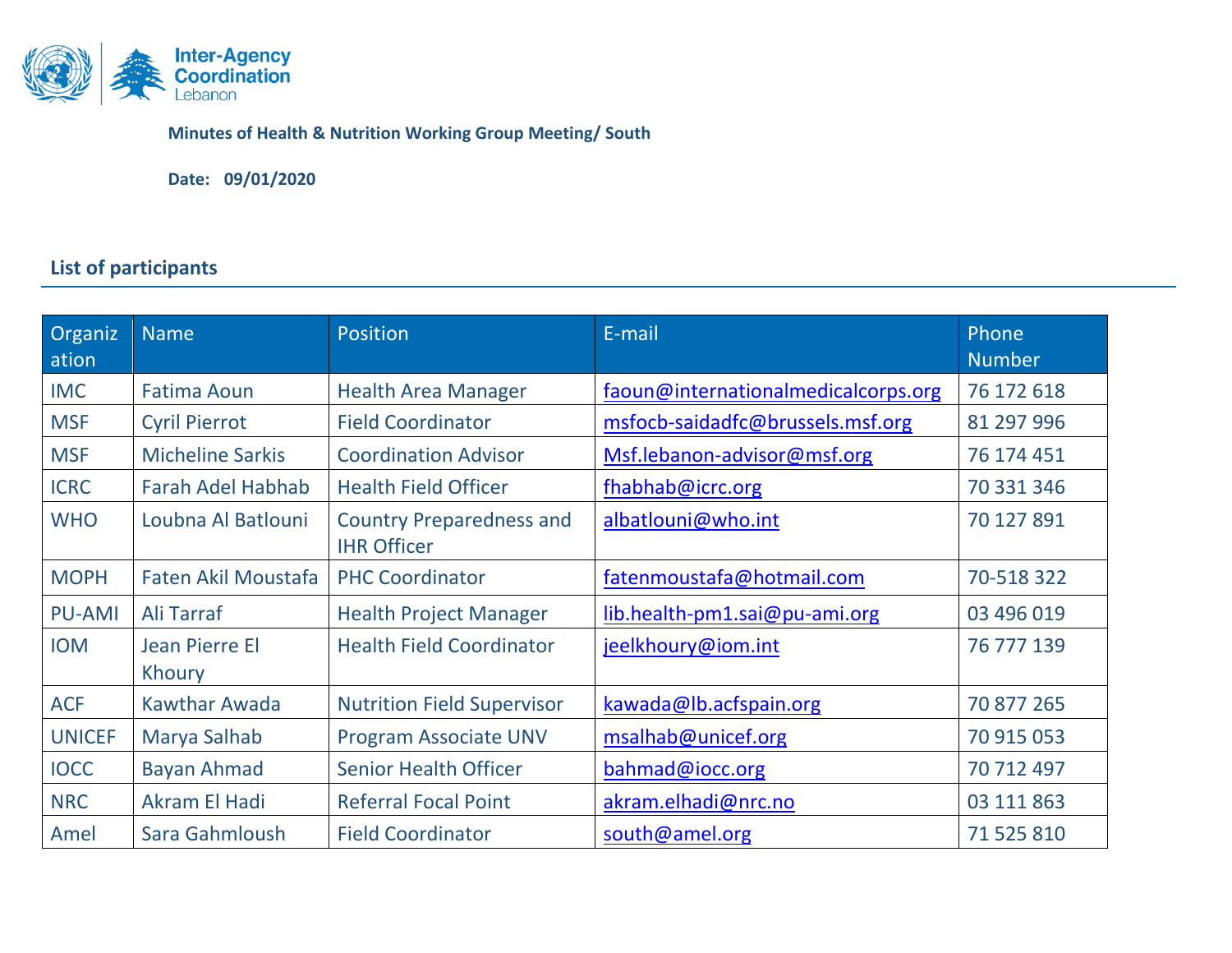# **Summary of discussions and action points**

| No. | <b>Issue</b>                                                                                                                                                                                                                                                                                                                                                                                                                                                                        |  |  |  |
|-----|-------------------------------------------------------------------------------------------------------------------------------------------------------------------------------------------------------------------------------------------------------------------------------------------------------------------------------------------------------------------------------------------------------------------------------------------------------------------------------------|--|--|--|
| 1.  | <b>Vulnerability Assessment for Syrian Refugees in Lebanon (VaSyr) 2019:</b>                                                                                                                                                                                                                                                                                                                                                                                                        |  |  |  |
|     | $\triangleright$ Main Findings of VaSyr 2019 (health chapter) were presented to the HWG members with focus on the<br>increase in access to both primary and secondary health care services, most common barriers in<br>accessing services, and improvement in child health care and nutrition health.<br>$\triangleright$ A power point presentation of VaSyr 2019 findings was delivered by the Assistant Public Health Officer<br>- UNHCR (presentation attached).                |  |  |  |
| 2.  | Health Access and Utilization Survey among Syrian Refugees in Lebanon (HAUS) 2019:                                                                                                                                                                                                                                                                                                                                                                                                  |  |  |  |
|     | $\triangleright$ Main Findings of HAUS 2019 were presented to the HWG members with focus on the increase in<br>knowledge of available services, increase in access to Sexual and Reproductive Health Services, and<br>increase in access to medications. Major gaps and recommendations were also projected for 2020.<br>$\triangleright$ A power point presentation of HAUS 2019 findings was delivered by the Assistant Public Health Officer<br>- UNHCR (presentation attached). |  |  |  |
| 3.  | Partner Projects for 2020 and Updates:                                                                                                                                                                                                                                                                                                                                                                                                                                              |  |  |  |
|     | <b>MSF:</b>                                                                                                                                                                                                                                                                                                                                                                                                                                                                         |  |  |  |
|     | $\triangleright$ MSF coordination advisor briefed the HWG members about MSF's different sections (Switzerland,<br>France, and Belgium) and their current work in Lebanon.<br>$\triangleright$ For South, MSF is providing home based care for elderly and bed ridden patients in Ain El Helwe camp<br>in addition to providing capacity building and cost coverage for medical facilities inside the camps.                                                                         |  |  |  |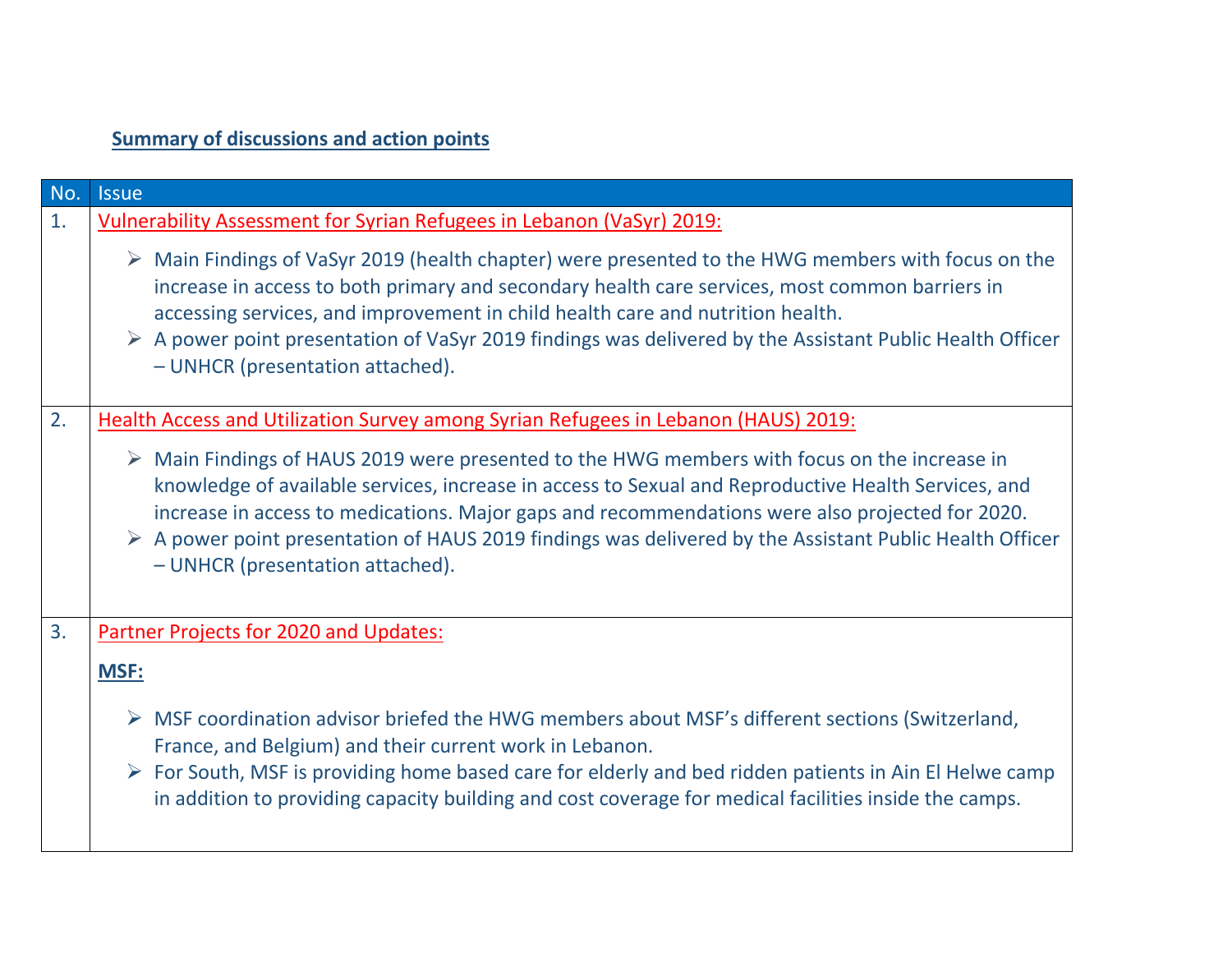### **IMC:**

- ➢ Support to seven out of nine health facilities in South will be ceased by **end of January – mid February 2020** given the conclusion of EU MADAD 1 project consortium.
- ➢ Ansar Municipality Center and Al Kayan Medical Center Marwanieh will continue to be supported till **August 2020**.
- ➢ EU MADAD 2 is not confirmed yet; IMC will inform the health sector once (and if) funds are secured.
- $\triangleright$  The Persons with Disabilities project implemented by IMC includes the following services:
	- o Specialized diagnostic services for PWDs
	- o Hearing aids (first come first serve)
	- o Visual aids (first come first serve)
	- o Rehabilitation sessions (physio, occupational, and speech therapy)
	- o Assistive devices (walkers, wheelchairs, canes...)
	- o Living aids (toilet chairs, bedpan, water mattress...)
	- o Diapers
- ➢ The Disability project by IMC will be implemented till **March 2020** in Bent Jbeil MoSa SDC, Islamic Health Society Center in Bourj Qalaouiye, Nazih El Bizri Medical Center in Saida, Islamic Health Care Society Center in Sadiqine, and Imam Khomeini Medical Center in Maachouk. The project will be implemented till **May 2020** in Al Kayan center in Nabatieh.

### **ICRC:**

- $\triangleright$  No reported updates for ICRC projects in 2020.
- $\triangleright$  ICRC will continue to implement the below projects: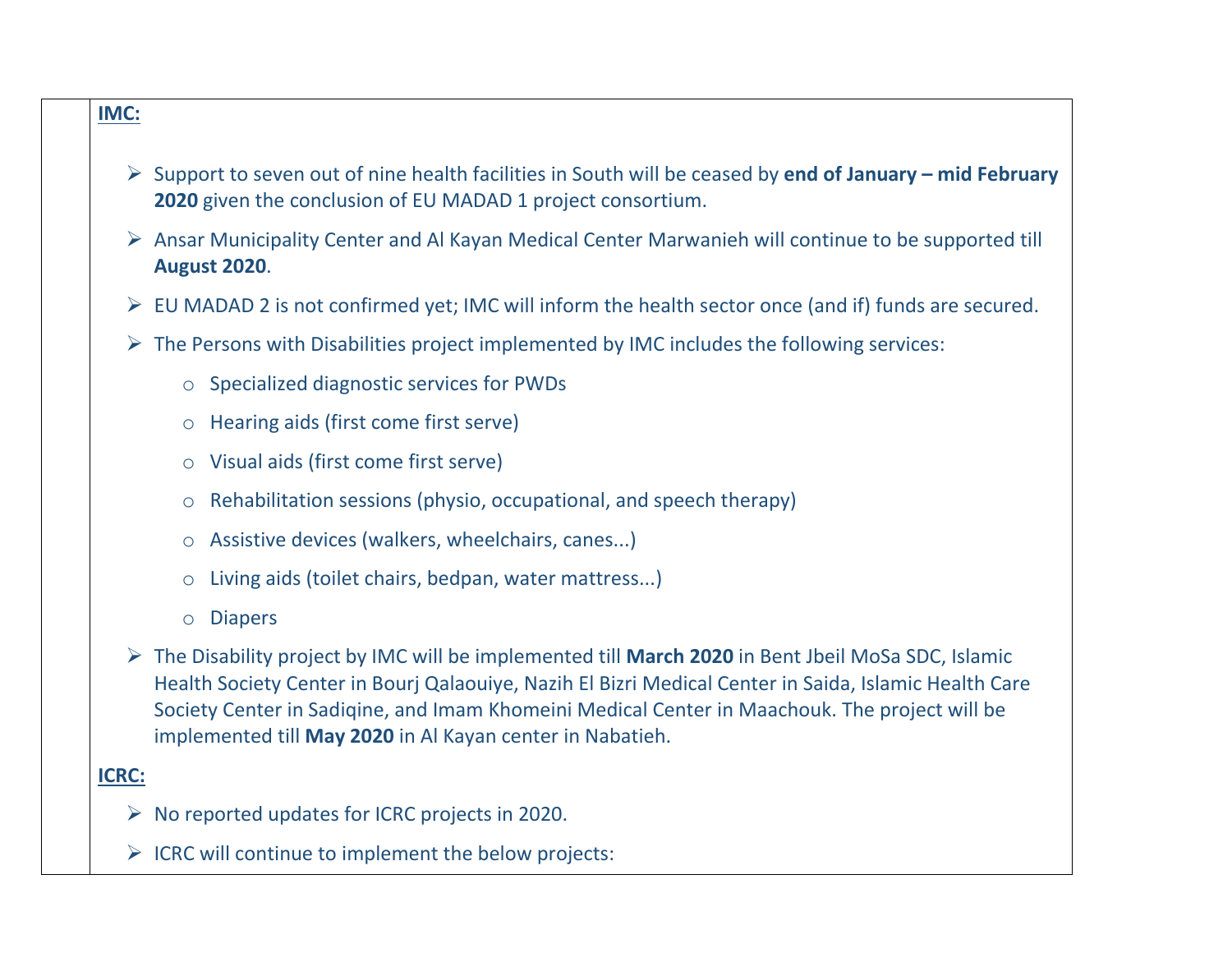- o Support three PHC centers in South Lebanon (Maachouk and Khiam Islamic Health Society centers and Al Rahma clinic) with medications and medical supplies (if needed).
- o Support three Hospitals (Ein El Helwe, LBW, and Al Aksa) in South Lebanon with emergency services.
- o Support in weapon wounded stabilization in Al Raee and Hiram Hospitals.
- o Run the Weapon Traumatology Training Center (WTTC).
- o Support Rafik Hariri University Hospital in access of patients to emergency health care services and capacitate medical staff in the hospital.

### **NRC:**

- ➢ NRC engages in the following sectors: Shelter, WASH, Education, and Legal Assistance (birth and death certificates in addition to marriage registration).
- $\triangleright$  NRC also has mobile units to visit persons of concern for legal assistance in case they lack documentation and can't freely move with a focus also on people with disabilities for 2020.
- ➢ NRC focal point suggested to share all health-related brochures and key messages associated to vaccination, ANC, chronic and acute diseases to be provided to frontliners who are visiting PoCs on regular basis and disseminating information.

## **IOCC:**

- ➢ No major updates regarding IOCC projects for 2020 in South of Lebanon.
- ➢ IOCC might be involved in the measles campaign with UNICEF, WHO, and MOPH.

## **UNICEF:**

 $\triangleright$  UNICEF will participate in the measles campaign phase 2 in South Lebanon and will take the responsibility of training the staff and supplying the vaccines.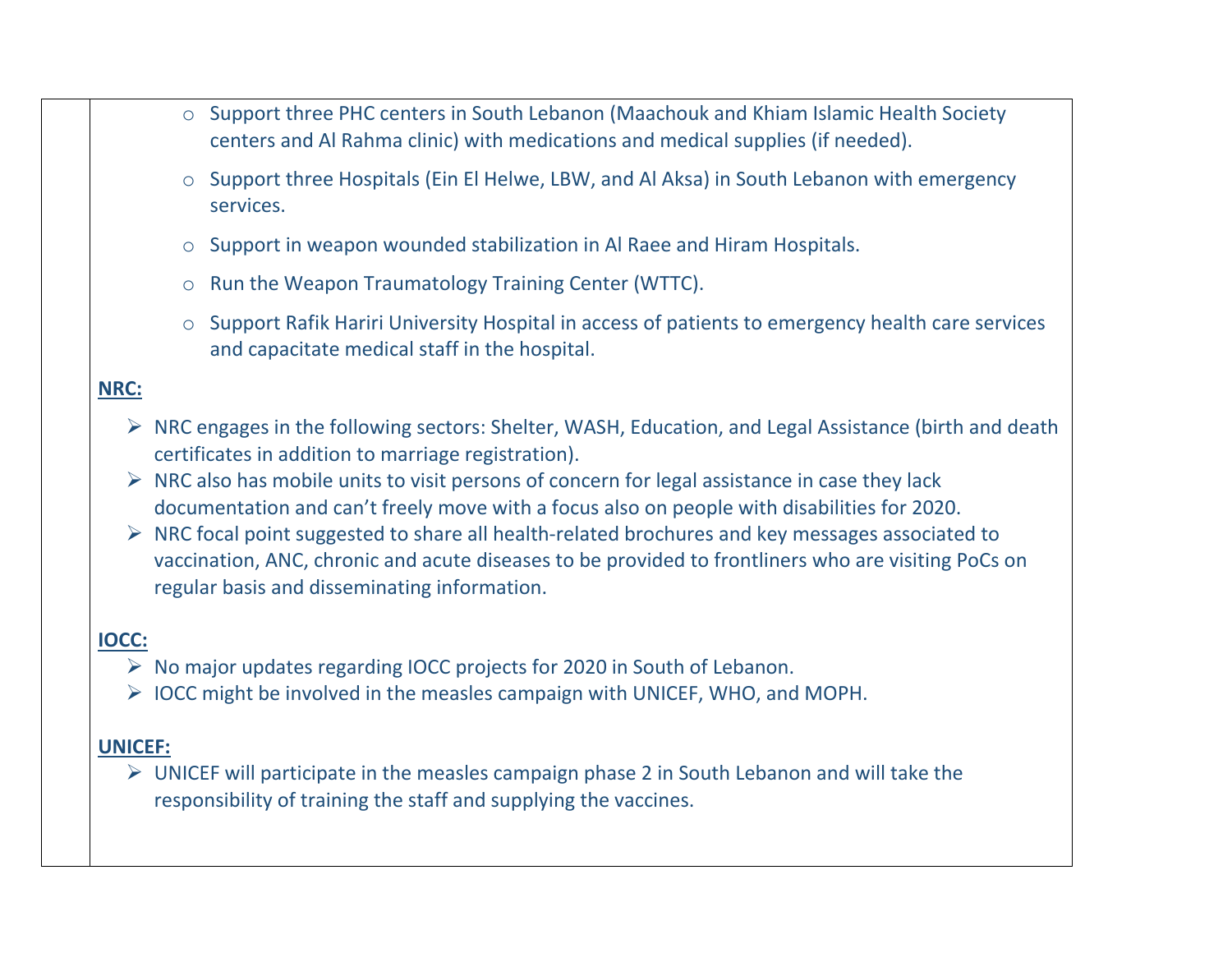## **ACF:**

- $\triangleright$  The Nutrition project supported by ACF ended in December 2019; the project aimed at protecting and promoting breastfeeding in Srebta PHC center, Bissariye SDC and capacity building for health workers in the centers.
- $\triangleright$  The total reach was 388 women between Syrian and Lebanese. At the end of the project ACF established breastfeeding corners for women visiting the centers.
- ➢ ACF does not have any planned nutrition project for 2020.

## **IOM:**

- ➢ IOM is continuing with its regular projects for 2020 which include TB and HIV diagnosis and treatment in centers and hospital located in Sour, El Nabatieh, Qarantina, Barouk, Hermel, and Tripoli.
- ➢ MSF supported IOM in finding volunteers residing in South to raise awareness about TB and HIV.

### **PU-AMI:**

- $\triangleright$  Support to the four health facilities in South will be ceased by ceased by end of January 2020 given the conclusion of EU MADAD 1 project consortium including Khiyam Islamic Health Society center, Al Kayan Sour, Ghaziye PHC center, and Srebta PHC center.
- ➢ PU-AMI's exit plan includes mapping of services in the South and informing the beneficiaries about the termination of support in addition to referring patients to the identified PHC centers.
- ➢ PU-AMI focal point reported that the PHC facilities have witnessed an increase in influx of Lebanese communities due to the financial situation. Other partners also reported similar increase in influx of Lebanese patients.
- ➢ Same as IMC, EU MADAD 2 is not confirmed yet; PU-AMI will inform the health sector once (and if) funds are secured.

### **MOPH:**

 $\triangleright$  MOPH in collaboration with WHO and UNICEF are currently preparing for phase 2 of the measles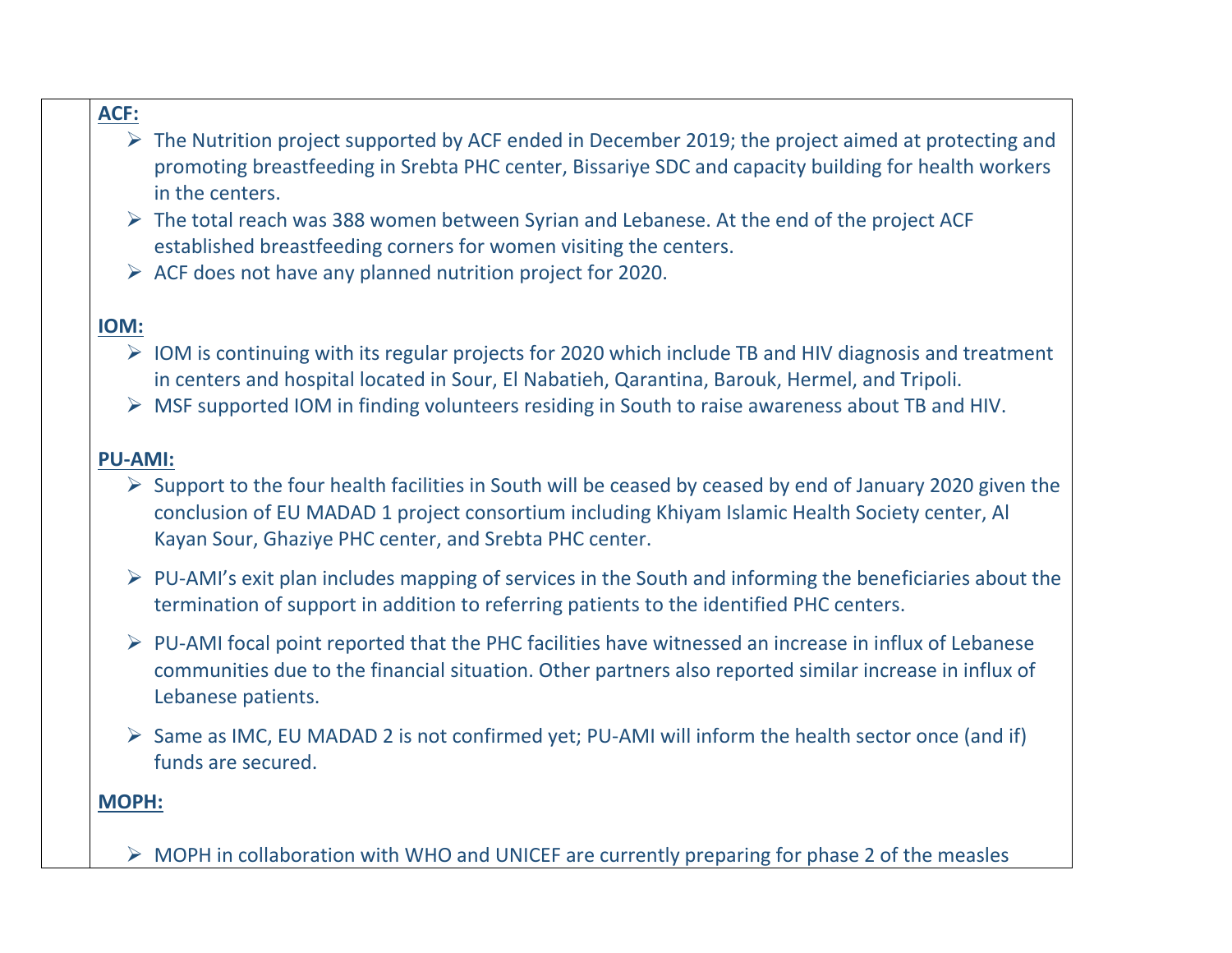|    | vaccination campaign. Starting date is not yet specified.                                                                                                                                                                                                                                                                                                                                                                                                                                                                                                                                                                       |
|----|---------------------------------------------------------------------------------------------------------------------------------------------------------------------------------------------------------------------------------------------------------------------------------------------------------------------------------------------------------------------------------------------------------------------------------------------------------------------------------------------------------------------------------------------------------------------------------------------------------------------------------|
|    | <b>Amel Association:</b><br>$\triangleright$ Amel Association will continue providing support to refugees in Sout, Bazourieh, and Khiyam.<br>$\triangleright$ Amel has added Voluntary Counseling and Testing to the service package. Health workers in all three<br>facilities will be trained prior to implementation.<br>Support for MMUs funded by AFD will continue until June 2020 in Sour and Marjaayoun (end date not<br>fully confirmed yet).<br>$\triangleright$ Amel is still providing NCD testing and treatment through HelpAge for patient above 40 years of age<br>and psychosocial support for elderly.<br>WHO: |
|    | $\triangleright$ In view of the current economic situation, WHO and interagency will be collecting data for relevant<br>health indicators to monitor any impact on public health. The data will be shared on regular basis with<br>health sector partners.                                                                                                                                                                                                                                                                                                                                                                      |
| 4. | Current Gaps in Health Services - South Lebanon:                                                                                                                                                                                                                                                                                                                                                                                                                                                                                                                                                                                |
|    | $\triangleright$ In light of the uncertainty regarding the EU MADAD 2 fund and starting date, support for 11 primary<br>health care facilities in South Lebanon will be majorly impacted and beneficiaries approaching those<br>PHC facilities will not receive subsidized services posing extra financial burden to access the services.<br>IMC and PU-AMI were encouraged to further advocate and update the sector accordingly.                                                                                                                                                                                              |
|    | $\triangleright$ It is eminent to mention that Secondary Health Services in South for 2020 is also witnessing a great<br>gap including access to both urgent and non - urgent services.                                                                                                                                                                                                                                                                                                                                                                                                                                         |
|    | The gaps are as follows:                                                                                                                                                                                                                                                                                                                                                                                                                                                                                                                                                                                                        |
|    | ○ Coverage for NICU hospitalization fees (25% share); SAMS and ISWA are covering; more support is<br>needed.                                                                                                                                                                                                                                                                                                                                                                                                                                                                                                                    |
|    | Coverage for pediatric hospitalization fees (25% share); SAMS is covering; more support is needed.<br>$\circ$                                                                                                                                                                                                                                                                                                                                                                                                                                                                                                                   |
|    |                                                                                                                                                                                                                                                                                                                                                                                                                                                                                                                                                                                                                                 |